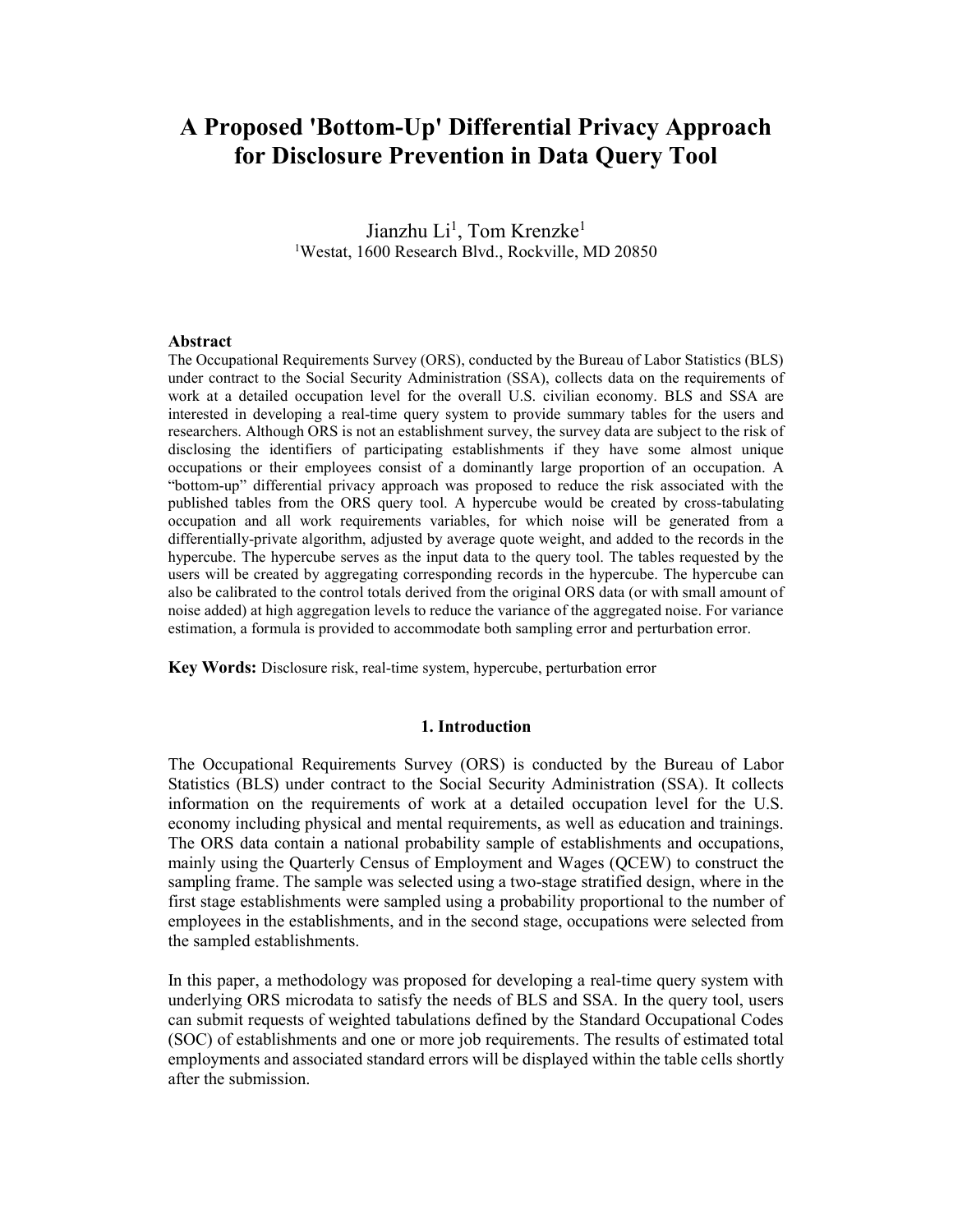BLS is mandated to protect the confidentiality of their survey respondents. One of such laws is the Confidential Information Protection and Statistical Efficiency Act of 2002 (CIPSEA). BLS often used certain threshold rules to determine if an estimate is publishable when they release statistical tables. The threshold rules can be based on weighted or unweighted cell frequencies, as well as precision measures such as coefficient of variations. The goal is to achieve the balance between confidentiality protection and the retention of analytic utility.

The vulnerability in the published ORS estimates mainly comes from the 6-digit occupation code, which may indirectly reveal the identities of establishments. The 2018 SOC system (https://www.bls.gov/soc/2018/soc\_2018\_user\_guide.pdf) contains more than 800 detailed occupations. Information known by the user about a specific job code is either well known, or can be inferred from the Quarterly Census of Employment and Wages (QCEW) and the Occupational Employment Statistics (OES). The information could be comprised of a company being the only organization with those jobs, or the company being very dominating in size. The job requirements variables were not considered indirectly identifying. Instead, they were treated as the sensitive attributes of establishments. Once intruders identify a specific establishment through an occupation code, they will know all of the associated job requirements of that establishment.

The potential risk attacks include creating slivers through either direct or indirect approaches. The table cells of very small sample sizes are subject to high risk, especially for sample uniques. Intruders may isolate a data subject by taking differences between tables or linking table with common variables. They may also match the published results to external information through probabilistic record linkage.

## 2. Differential Privacy

We proposed a solution of reducing the risk by adding noise to ORS estimates through the differential privacy mechanism before displaying results in the query system. With noise being added, the threshold rules will be relaxed and more ORS estimates become publishable. There are two options for adding noise: (1) using an interactive approach for which perturbation will be applied on the fly within the query tool and perturbation is conditional on query specification; (2) using a bottom-up approach for which perturbation can be applied to the most detailed table during data preparation and the perturbed table will be aggregated to generate all the other queried tables. The bottom-up approach was chosen because it satisfies three important properties of a data query tool as follows, whereas the interactive approach may violate table additivity.

- Cell consistency Across multiple users, if the same set of records contribute to a table cell, the same results are attained;
- $\bullet$  Ouery consistency Across multiple users using the same query path (e.g., same specification for universe definition and requested table), the same results are attained;
- Additivity The sum of results from multiple tables is equal to the results directly arrived at for the aggregated table.

Differential privacy is designed to protect against inferences about a unit whether it is in the dataset or not. After treatment, the data release close to zero information to public about a particular individual or contributes almost nothing to re-identification in terms of the mosaic effect (Pozen, 2005). This approach has been implemented to protect tabular data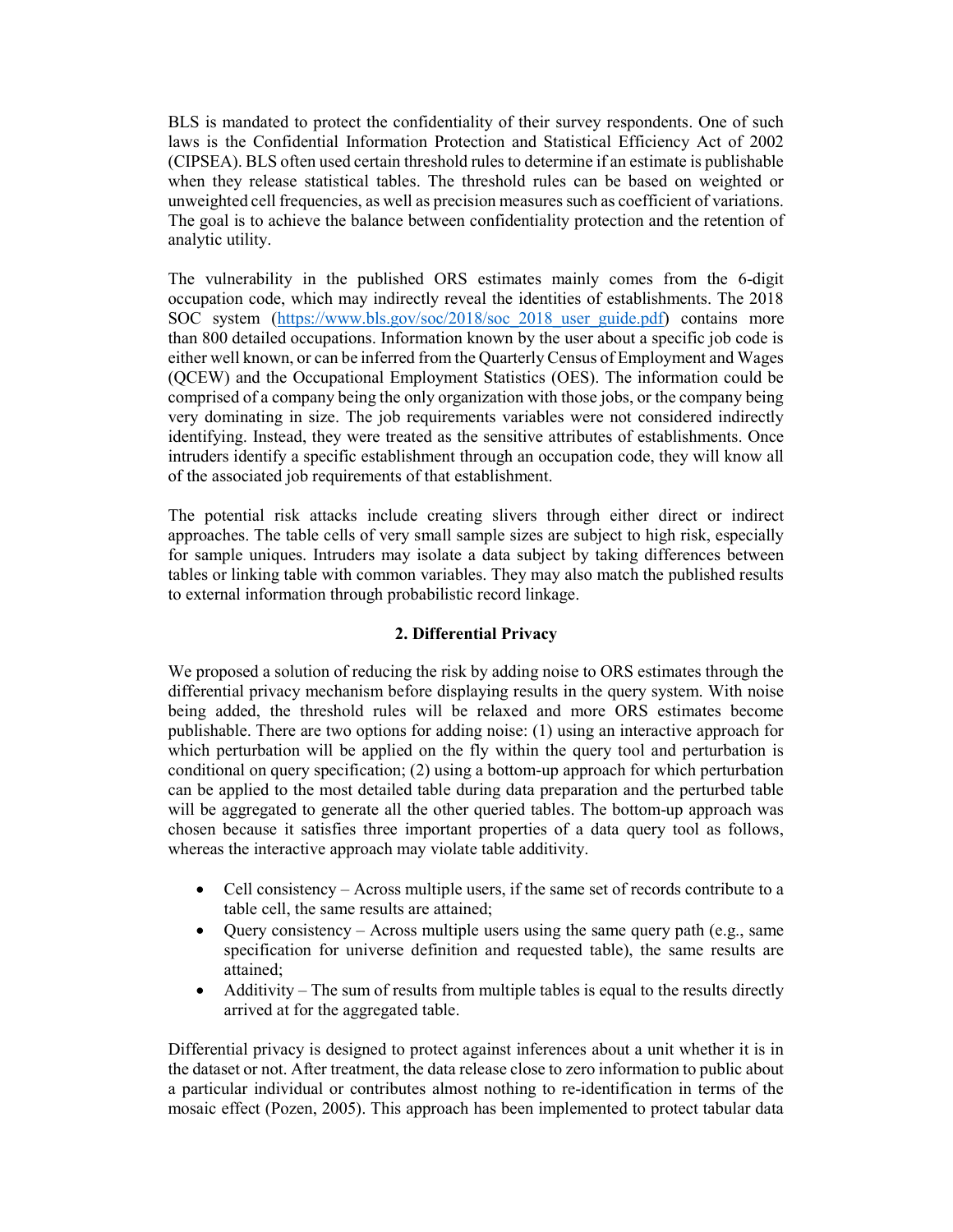with whole population in companies such as Microsoft, and in the Census Bureau. There has been active research on this topic for different types of data and releases.

Differential privacy makes the disclosure risk pre-determined and measurable. As defined in Dwork, et al. (2006) and Dwork and Roth (2014), a mechanism M satisfies  $\varepsilon$ -differential privacy if for all neighboring lists a,  $a \in A$  differing by one individual and all possible outputs  $b \in B$ , we have the following likelihood ratio:

$$
P(M(a) = b)/P(M(a') = b) \le e^{\varepsilon}.
$$

This means that little can be learnt (up to a degree) by an intruder about the target individual that was dropped when moving from a to a'. In other words, the ratio is bounded and the probability in the denominator cannot be zero. Rinott, et al. (2018) proposed using a Laplace mechanism (McSherry, et al. 2007) and proved that this mechanism M for perturbation is  $\varepsilon$  -differentially private. Define a loss function:  $l_1 = l_1(a,b) = \sum_{k} |a_k - b_k|$  where  $a = \{a_1,..., a_k\} \in A$  are the original cell counts in the table and  $b = \{b_1, ..., b_K\} \in B$  are the perturbed cell counts. The Laplace mechanism is defined as follows: Given  $a = \{a_1, ..., a_K\} \in A$ , choose  $b = \{b_1, ..., b_K\} \in B$  with probability proportional to exp[  $\varepsilon$  $\frac{\epsilon}{2}u(\mathbf{a},\mathbf{b})$  $\frac{\Delta(u, b)}{\Delta u}$  where  $u(a, b) = -l_1(a, b)$ ,  $\varepsilon$  is the privacy budget controlled by the agency and the scale  $\Delta u$  is defined as: max max  $|u(a,b) - u(a',b)|$  where **a** and **a**' are neighboring databases that differ by  $b \in B$  a~a' $\in A$ removing one individual.

Statistical agencies are concerned about utility when perturbation is applied. One way to ensure high utility in perturbed cell counts is to put a cap on how far away from the original cell counts that are allowed for the perturbation, which leads to the definition of  $(\varepsilon, \delta)$ . differential privacy where  $\delta$  is the probability of failing to perturb beyond the cap as follows,

$$
P(M(a) = b) \le e^{\varepsilon} P(M(a') = b) + \delta.
$$

There is a tradeoff between the two parameters  $\varepsilon$  and  $\delta$ .

In principle, there are two ways of developing  $(\varepsilon, \delta)$  - differential privacy for survey weighted employment:

- Perturbation carried out on unweighted cell employments and then the noise adjusted by a factor related to survey weights and added to original weighted cell employments;
- Perturbation carried out on weighted cell employments.

Rinott, et al. (2018) cite future work on applying differential privacy for weighted cell employment and suggest that in this case  $\Delta u$  would be the maximum survey weight. This leads to low utility as the perturbation mechanism  $M$  would become quite uniform as opposed to exponential. Defining  $\Delta u$  as the average survey weight (when there is little variability in the survey weights) yields a more exponential perturbation. It also leads to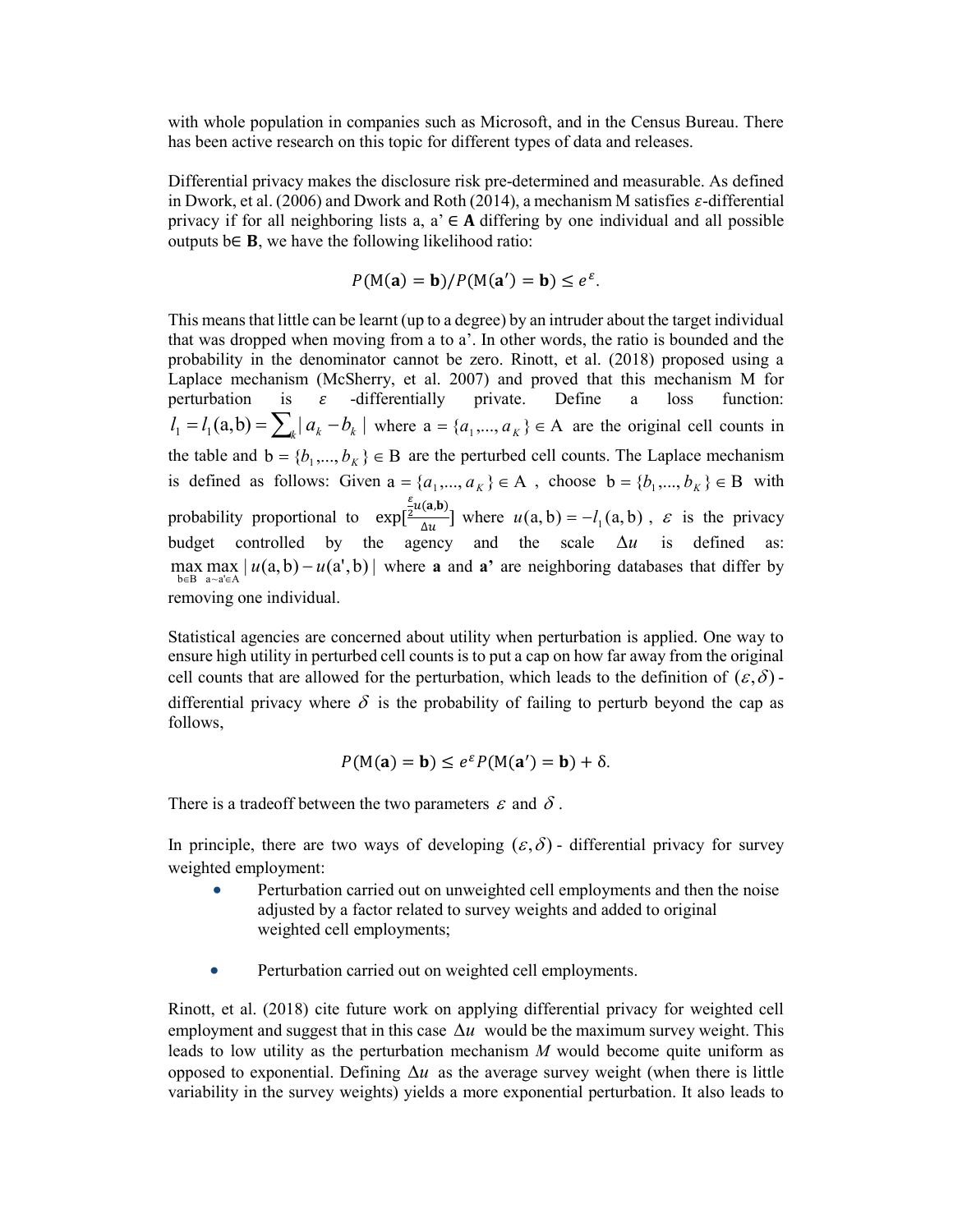the case of perturbing the unweighted cell employments and then adjusting the perturbed unweighted cell employment through the overall average survey weight (Shlomo, Krenzke and Li, 2018). For example, if the perturbation led to 'add  $+3$  to the original unweighted cell employment', we add 3 times the average survey weight to the original weighted cell employment.

## 3. A Bottom-up Approach

The flow chart in Figure 1 shows the basic steps of the bottom up approach. It first generates a hypercube from the microdata, then adds noise to the hypercube and control totals. The perturbed control totals are used to calibrate the perturbed hypercube. At the end the calibrated hypercube will be loaded to the query tool. More details are discussed for each step below.



Figure 1. Work flow of the bottom-up approach

## 3.1 Creation of Hypercube

The hypercube is the full cross-tabulation of all the variables that are used to generate the ORS tables, i.e., the occupation code and various job requirements. If too many variables are involved or the variables have too many categories, a large number of cells in the crossed table will contain no sampled cases. In this case, a subsample of those empty cells can be dropped to control the size of the hypercube and save processing time in the next steps. As shown in Table 1, the hypercube cells contained the weighted and unweighted employment counts.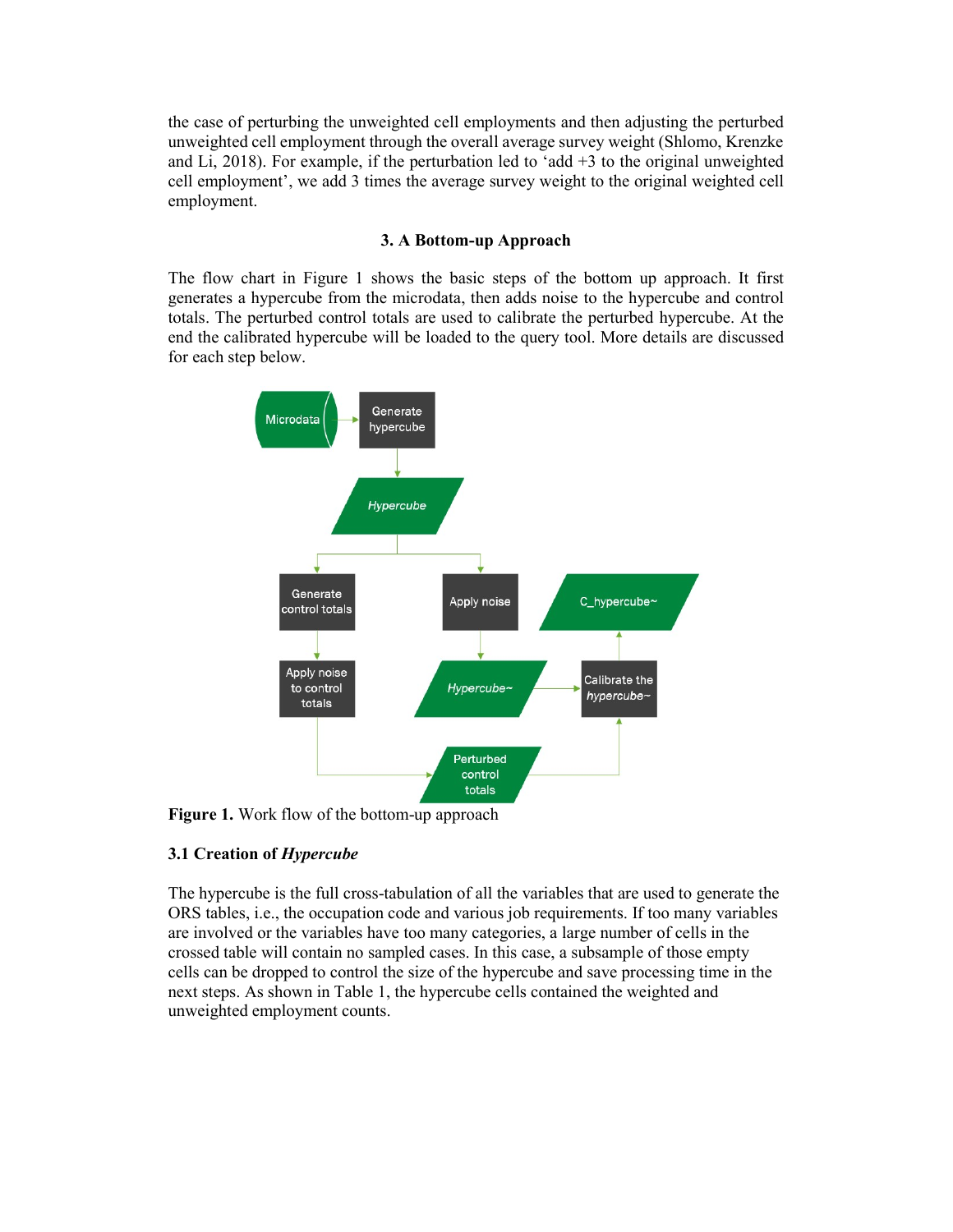#### Table 1: Structure of Hypercube

| Table<br>Cell | Occupation<br>Code | Require-<br>$ment$ $1$ | Require-<br>ment 2 | $\ddotsc$ | Require-<br>$ment$ $n$ | Unweighted<br>Employment | Weighted<br>Employment |
|---------------|--------------------|------------------------|--------------------|-----------|------------------------|--------------------------|------------------------|
|               | 100001             |                        |                    |           |                        |                          |                        |
|               | 100001             |                        |                    |           |                        |                          | 100                    |
|               | 100001             |                        |                    |           |                        | 18                       | 500                    |
|               | 100001             |                        |                    |           |                        |                          | 300                    |
|               | 100001             |                        |                    |           |                        |                          |                        |
| $\cdots$      | .                  |                        |                    |           |                        |                          |                        |

## 3.2 Perturbing Hypercube

Next, noise was generated through a Laplace mechanism. With  $\varepsilon = 2$ ,  $\Delta u = 1$  and a cap of  $\pm 7$ , the perturbation vector and associated probabilities are displayed in Table 2. In expectation, 76.2% of the unweighted counts in the *hypercube* do not change their values, 10.3% of the unweighted counts in the hypercube increase or decrease by 1, etc. The unweighted counts can be changed by no more than 7. The  $\delta$  is then determined by the probability at the cap of  $\pm 7$ , which in this case is equal to 0.0000006.

Table 2. Perturbation vector and associated probabilities for differential privacy with  $\varepsilon = 2$ ,  $\Delta u = 1$  and a cap of  $\pm 7$ 

| Perturbation | Probability of Perturbation |
|--------------|-----------------------------|
| $+/-7$       | 0.0000006                   |
| $+/-6$       | 0.0000047                   |
| $+/-5$       | 0.0000346                   |
| $+/-4$       | 0.0002555                   |
| $+/-3$       | 0.0018878                   |
| $+/-2$       | 0.013949                    |
| $+/-1$       | 0.10307                     |
| $\theta$     | 0.76159                     |

Table 3 illustrates how noise was added to cell estimates, or the weighted counts. Noise were generated from the distribution shown in Table 2 and added to the unweighted employment (in terms of number of quotes) in the *hypercube* to obtain the perturbed hypercube~. The perturbed weighted employment was calculated as the weighted employment plus the noise multiplied by average quote weight.

|  | Table 3. Hypercube~ |         |
|--|---------------------|---------|
|  |                     | Porturl |

|          |            |            |              | Perturbed  | Perturbed            |
|----------|------------|------------|--------------|------------|----------------------|
|          | Unweighted | Weighted   | Unweighted   | Unweighted | Weighted             |
| Cell     | Employment | Employment | <b>Noise</b> | Employment | Employment           |
|          |            |            | $+1$         |            | w                    |
|          |            | 100        |              |            | 100                  |
|          | 18         | 500        | $-2$         | I O        | 500-2 $\overline{w}$ |
|          |            | 300        | -            |            | $300-\overline{w}$   |
|          |            |            |              |            |                      |
| $\cdots$ | .          |            |              |            |                      |

Note:  $\overline{w}$  is the average survey weight.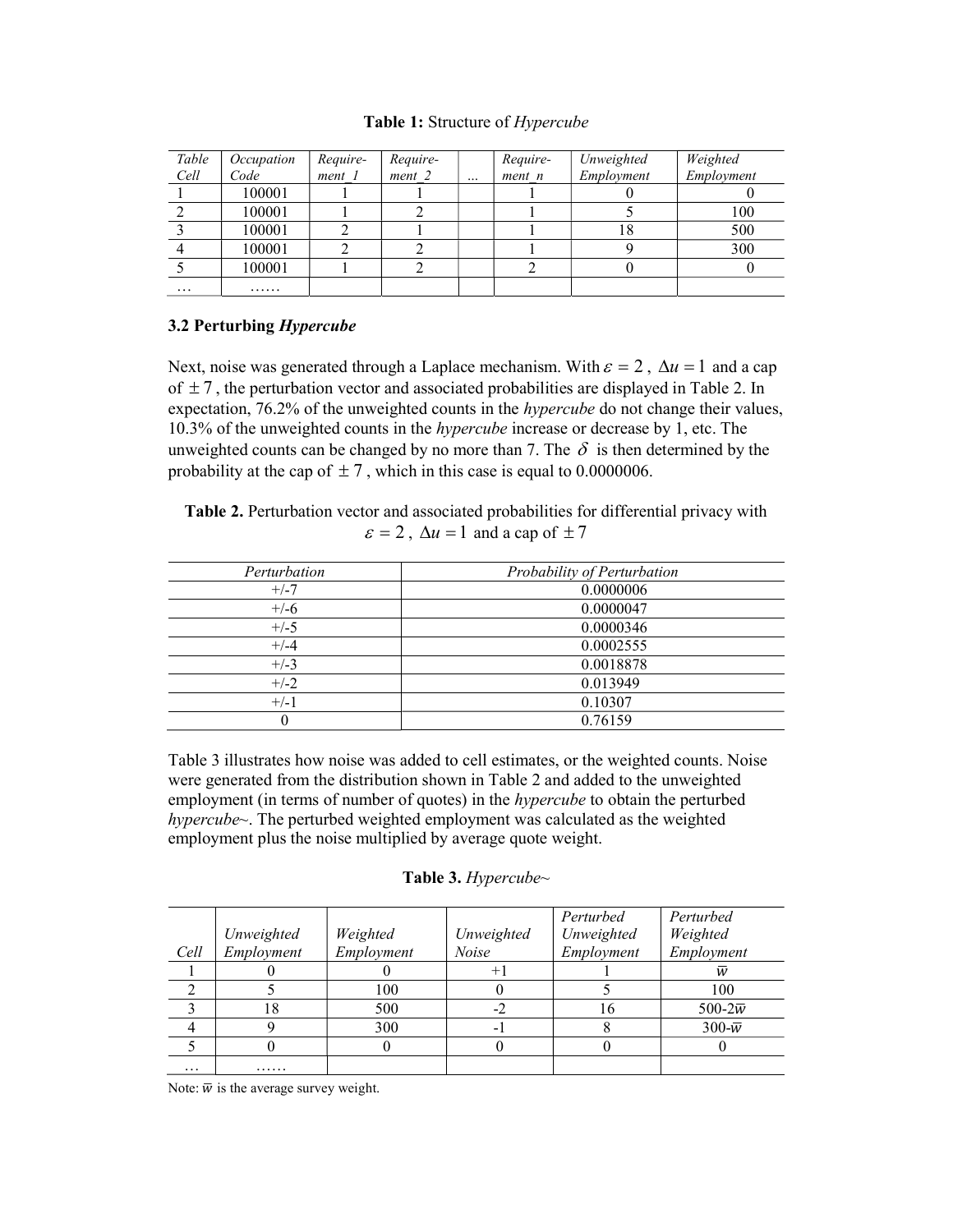## 3.3 Calibrating Hypercube

The estimates in the ORS query tool will be generated from aggregating the records in the hypercube  $\sim$ . As a result, the noise will be aggregated. The more records in the hypercube $\sim$ are aggregated for a query, the more noise is involved in the cell estimates. This is referred to as a "bottom-up" approach in Abowd  $(2019)^1$ , where differential privacy is applied to a table at the most detailed level and all aggregations are built form this table. On the contrary, for a "top-down" approach, "differential privacy measurements are taken for tables all levels of details, then large-scale optimization problem is solved to allocate microdata records to solution tables respecting invariants, table consistency, nonnegativity, and integer constraints." The "bottom-up" approach is easier to implement and retains table consistency and additivity, while the "top-down" approach, though technically more difficult, has a better control on the differential privacy parameters for tables at all levels.

Calibration can be a remedy for the "bottom-up" approach to reduce the variation in noise for aggregated tables. To reduce the variability of the noise in low dimensional tables, which requires more aggregations, calibration can be done for  $hypercube<sub>~</sub>$  to ensure that the noise is controlled at a lower level for select low dimensional table. For example, the hypercube~ can be post-stratified to the cell estimates of a three dimensional table formed by occupation, education, and prior work experience (other important requirement variables may be used as well). This three dimensional table will first be perturbed through the same algorithm as were done for  $hypercube \sim$  with appropriate Laplace parameters. The calibrated hypercube is denoted by C\_hypercube~. Calibration helps reduce the variation in noise added. To determine the set of control totals, one should consider important high-level tables and the amount of noise added.

## 3.4 Building Query Tool

 $\overline{a}$ 

When building the query tool, both the original hypercube and the calibrated perturbed hypercube need to be loaded to the system. The calibrated perturbed hypercube is used to calculate the weighted employment in queries. For example, refer to Tables 1 and 3, to calculate the weighted employment in a table cell defined by occupation = 100001 and requirement  $1 = 1$ , simply sum up the perturbed weighted employment of the first two records in Table 1 and Table 3, which meet the conditions. The estimated weighted employment for the cell would be  $100+\overline{w}$ . Overall, the records in the C hypercube~ can be treated in the same way as any microdata records when calculating the weighted cell employments – but instead of using the weight as you would for microdata, use the perturbed weighted employment as the "weight" when basing the aggregations from the  $C$  hypercube~.

For variance estimation, perturbation error needs to be accounted for. The variance of original ORS estimates is estimated using the successive difference replication method. The variance estimator, developed to account for the additional variance due to perturbation, adds a term of squared difference between the original and perturbed estimates to the original variance as follows:

$$
var(\tilde{\theta}) = var(\hat{\theta}) + (\tilde{\theta} - \hat{\theta})^2,
$$

<sup>1</sup> https://www2.census.gov/programs-surveys/decennial/2020/resources/presentationspublications/2019-02-17-abowd-differential-privacy.pdf?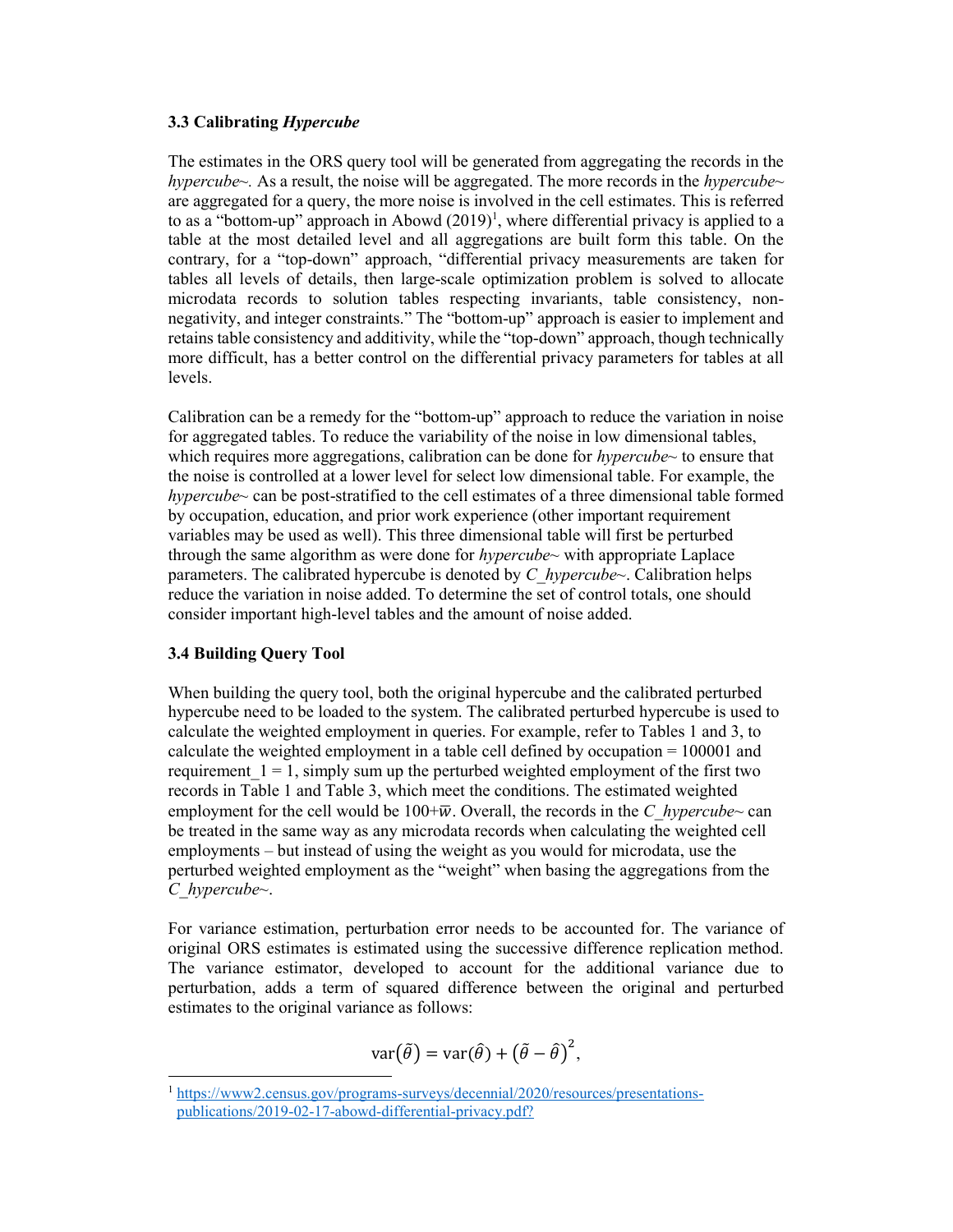where  $\hat{\theta}$  is the estimate from the original hypercube and  $\tilde{\theta}$  is the estimate from perturbed hypercube.

A post-perturbation assessment is a critical component of the disclosure limitation process. The assessment evaluates the impact of disclosure protection treatments on reducing risk and retaining data utility. It is important to verify that the perturbed data support valid statistical inference at a similar level to the original data. The assessment results can also be useful for selecting or fine-tuning the parameters of the Laplace mechanism used in the differential privacy technique. To measure the risk, we can check the number of cells that are changed from near zero to non-zero, and vice versa. The more of such changes, the more risk is reduced. To assess the change in utility, we can see how many previously suppressed estimates become publishable, and also check the differences in cell estimates and standard errors. Other common measures include Cramer's V (Agresti, 2002), Hellinger's distance, and confidence interval overlap (Karr et al., 2006).

#### 4. Evaluation

To evaluate the impact of calibration on controlling the noise in mid- to high-dimensional tables, we conducted a small scale simulation study. With a test data of 182 cases, we built a hypercube with 17,280 cells using 10 table variables. Since the sample size is very small compared to the large number of cells in the hypercube, we chose  $\varepsilon = 7$  and cap = +/-1 to avoid adding too much noise to the *hypercube*, which basically says, in expectation, noise of +/-1will be added to the cells with 23.5% chances. The variance of the noise is 0.00182.

After noise was generated and applied to hypercube, we calibrated the perturbed estimates to control totals derived from original estimates in all one-way tables (there are 10 of them). We did not add noise to the control totals. The one-way tables only have two to five cells each and would most likely stay unchanged even if a perturbation mechanism were applied with the  $\varepsilon$  and cap specified above. In practice, it would be good to add noise with a lower value of  $\varepsilon$  so that these low-dimensional tables are protected.

For this evaluation, the calibration was executed through raking the perturbed estimates to each set of the original control totals iteratively, until convergence was reached. To fully understand the impact of calibration on the variance of noise, we designed the evaluation in the format of simulation. Noise was added to the hypercube, independently, for 1,000 times. In the calibration step, we raked the perturbed *hypercube* $\sim$  to each of the 10 oneway tables and repeated this process for 10 times. If convergence was still not reached after 10 cycles, we did not include this run in the summarized results (convergence may be reached if this process were repeated more than 10 times but we set the limit to 10 to save computational time). Among the 1,000 runs, 224 of them converged successfully. We calculated the variance of noise with and without calibration by different table dimensions (from 1 to 10) in each run, and then took the averages across the 224 runs.

Table 4 shows that, as expected, calibration reduces the variances of noise more effectively in low-dimensional tables than in high-dimensional tables. Since all one-way original table estimates were used for calibration, the noise in the one-way tables generated from the calibrated perturbed hypercube was reduced to almost zero. Among all two-way tables, the variance of noise was reduced by 48.3% on average. The reduction in the variance of noise decreases to 19.3% among all three-way tables and to 5.4% among all four-way tables. The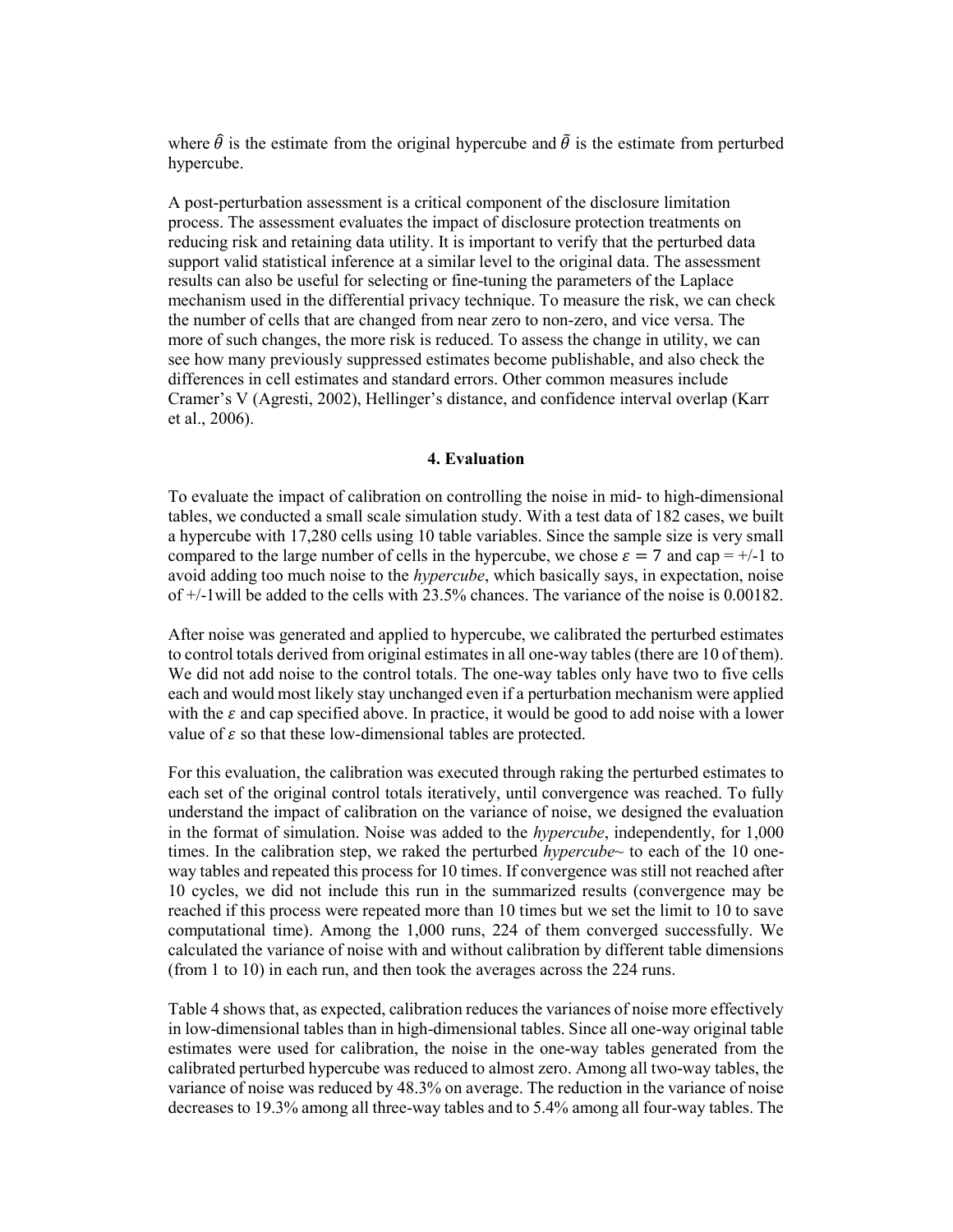variances of noise were barely changed among all five-way through ten-way tables. It should be noted that the results in Table 4 indicates that variance reduction occurs in expectation, which does not mean that variance reduction will always occur in each of the 224 runs. One of the goals of this evaluation was to see how much calibration would impact the mid-dimensional tables, which we assume may be the most common queried tables.

| Table     | Variance of noise without | Variance of noise with | Variance  |
|-----------|---------------------------|------------------------|-----------|
| dimension | calibration               | calibration            | reduction |
|           | 6.592                     | 0.000                  | 100.0%    |
|           | 3.255                     | 1.684                  | 48.3%     |
|           | 1.340                     | 1.082                  | 19.3%     |
| 4         | 0.522                     | 0.494                  | $5.4\%$   |
|           | 0.200                     | 0.200                  | $0.0\%$   |
|           | 0.077                     | 0.078                  | $0.0\%$   |
|           | 0.030                     | 0.030                  | $0.0\%$   |
| 8         | 0.012                     | 0.012                  | $0.0\%$   |
| 9         | 0.005                     | 0.004                  | $0.0\%$   |
| 10        | 0.002                     | 0.002                  | $0.0\%$   |

Table 4. Reduction in Variances of Noise through Calibration by Table Dimensions

#### 5. Summary and Conclusions

As discussed in this paper, a non-interactive or bottom-up approach was proposed to build the ORS query tool because this approach can effectively reduce the disclosure risk as well as retaining the additivity property across tables. The bottom-up approach only allows us to set the amount of added noise at an overall level through the parameters of the Laplace algorithm. However, it is difficult to control the noise that is added to individual tables of different dimensions. The interactive differential privacy approach, or adding noise to each individual table based on its specification, may be considered if better data utility is desired, with high tolerance of losing table additivity. When implementing the bottom-up approach, it should be noted that if there are any changes to the microdata (e.g., adding new requirements variables, adding new sample cases), a new hypercube may need to be generated, perturbed, calibrated, and loaded to the query tool. Currently the ORS estimates are mostly weighted counts. More research is needed if means, proportions, or percentiles are of interest in the future.

#### References

Agresti, A. (2002) Categorical Data Analysis, Wiley-Interscience, 2nd ed.

- Dwork, C., Kenthapadi, K., McSherry, F., Mironov, I., Naor, M. (2006) Our Data, Ourselves: Privacy Via Distributed Noise Generation. In: Vaudenay S. (eds) Advances in Cryptology - EUROCRYPT 2006. EUROCRYPT 2006. Lecture Notes in Computer Science, Vol 4004. Springer, Berlin, Heidelberg.
- Dwork, C. and Roth, A. (2014). The algorithmic foundations of differential privacy. Foundations and Trends in Theoretical Computer Science, Vol. 9, 211-407.
- Karr, A. F., Kohnen, C. N., Oganian, A., Reiter, J. P., and Sanil, A. P. (2006). A framework for evaluating the utility of data altered to protect confidentiality. The American Statistician 60, 224–232.
- McSherry, F. and Talwar, K. (2007). Mechanism design via differential privacy. In Foundations of Computer Science (FOCS'07) Proceedings of the 48th Annual IEEE Symposium, IEEE, 94-103.